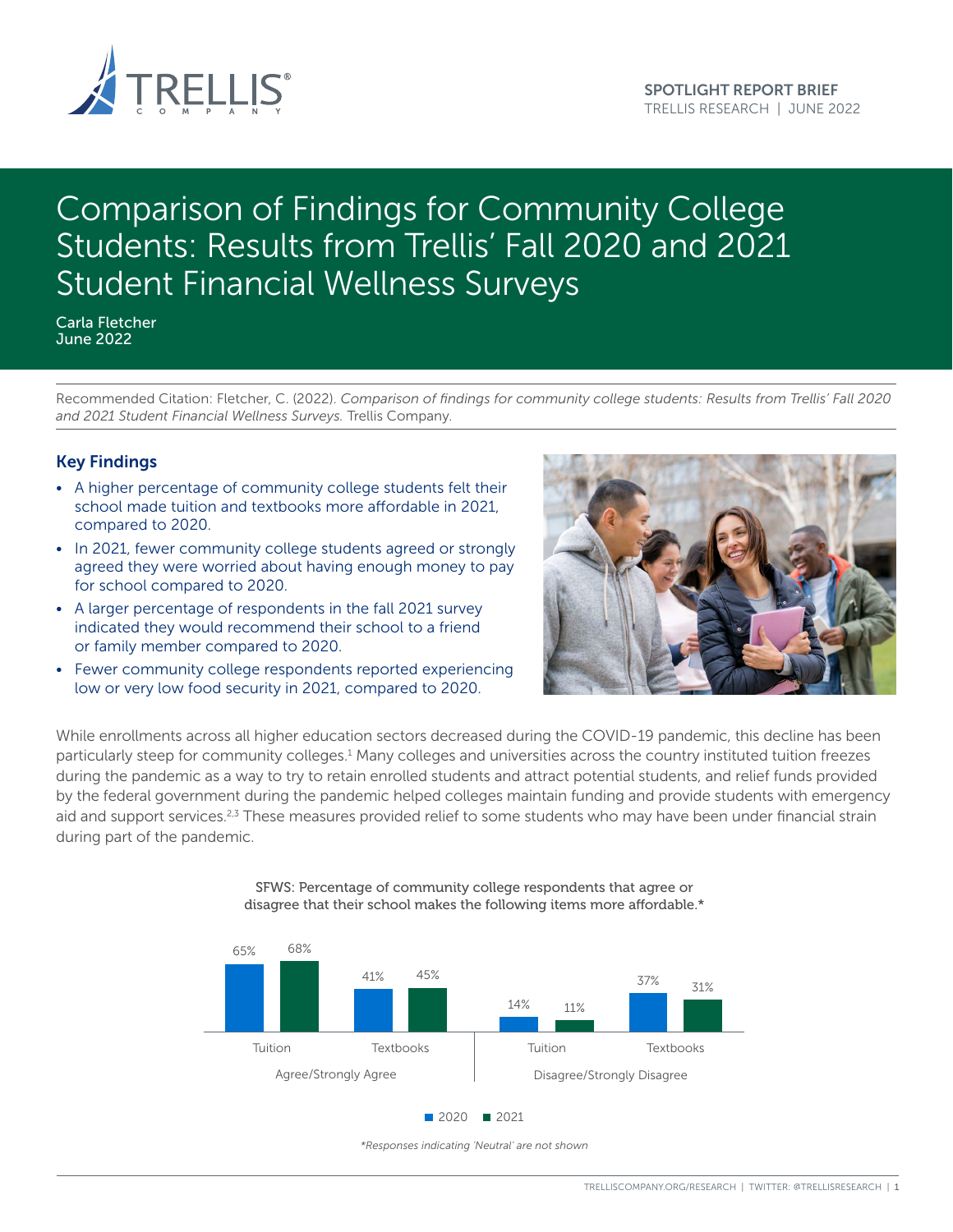This analysis uses data from 27,739 respondents at 46 community colleges that participated in Trellis' Fall 2020 Student Financial Wellness Survey (SFWS) and 44,254 respondents at 71 community colleges from the Fall 2021 SFWS. The brief focuses on comparisons between the two annual surveys among community college students. The Fall 2020 survey was implemented during the first fall semester of the pandemic, about seven months after **SFWS: Percentage respondents that age**ree or the United States locked down when cases began to rise that their school makes the following items more and the in March 2020. Many colleges across the country moved a large portion of their classes to an online format. This a large portion of their elasses to an online format. This<br>was particularly true in the community college sector.<sup>4</sup> Although new variants continued to disrupt plans, colleges were more comfortable opening their campuses to in-person learning by Fall 2021 amid widespread vaccines and the development of more effective treatments for COVID-19.

There are limitations to comparing multiple implementations of the SFWS. Different colleges choose to tations of the 31 WS. Different colleges choose to<br>participate each year, and changes between years may reflect a different student body composition. Additionally, culture th students experiencing the most severe financial challenges may not have been enrolled during the Fall 2021 semester, meaning the more positive scores may reflect the absence of students with the biggest hurdles.

# Perceptions of Tuition and Textbook Affordability of Survey Respondents

Between 2020 and 2021, the percentage of community college students who believed their school made tuition and textbooks more affordable increased. Those who 68% 61% agreed or strongly agreed that their school made tuition more affordable increased from 65 percent to 68 percent, more anordable increased nonr ob percent to be percent<br>while those who disagreed or strongly disagreed with this statement decreased from 14 percent to 11 percent. Similarly, those who believed their school made textbooks more affordable increased from 41 percent to 45 percent, while those who disagreed with this statement decreased from 37 percent to 31 percent. 20 and 2021, the  $\overline{a}$ 

A smaller percentage of community college respondents in Fall 2021 reported worrying about having enough money to pay for school (61 percent), compared to community college respondents in Fall 2020 (68 percent). Twenty percent of community college respondents disagreed or strongly disagreed that they worry about having enough money to pay for school in Fall 2021, compared to 16 percent in Fall 2020.





*\*Responses indicating 'Neutral' are not shown*

# Food Security

Food security among community college students also saw some improvement between the Fall 2020 and Fall 2021 surveys. Food security is measured in the SFWS using a six-item scale developed by the U.S. Department of Agriculture that assigns levels of food security to respondents based on how many affirmative responses they give to the questions in the scale. More information about this scale can be found on page 3 of this brief. The percentage of community college respondents reporting high or marginal food security increased from the Fall 2020 and Fall 2021 survey results, from 54 percent to 59 percent.

SFWS: Food security of community college respondents



# Student Loyalty

Community college students generally feel very loyal towards their school. This loyalty is measured in the SFWS using a scale called the Net Promoter Score (NPS). More information about the NPS scale and calculation can be found on page 3 of this brief. In the Fall 2020 administration, half of community college respondents indicated

<sup>&</sup>lt;sup>1</sup> National Student Clearinghouse Research Center. (2021). Fall 2021 enrollment (As of October 21).<https://nscresearchcenter.org/stay-informed/>.

<sup>&</sup>lt;sup>2</sup> Inside Higher Ed. (2021). Summer brings another wave of tuition freezes.<https://www.insidehighered.com/news/2021/06/28/colleges-freezing-tuition-next-academic-year>.

<sup>&</sup>lt;sup>3</sup> U.S. Department of Education. (2021). U.S. Department of Education announces \$3.2 billion in additional higher education emergency relief funds to support students at historic and under-resourced institutions. [https://www.ed.gov/news/press-releases/us-department-education-announces-32-billion-additional-higher-education-emergency-relief-funds-support-students-historic-and-under-resourced-institutions](https://www.ed.gov/news/press-releases/us-department-education-announces-32-billion-additional-highe). <sup>4</sup> Chronicle of Higher Education. (2020). Here's our list of colleges' reopening models, Last updated October 1, 2020. [https://www.chronicle.com/article/heres-a-list-of-colleges-plans-for-reopening-in-the-fall/.](https://www.chronicle.com/article/heres-a-list-of-colleges-plans-for-reopening-in-the-fall/)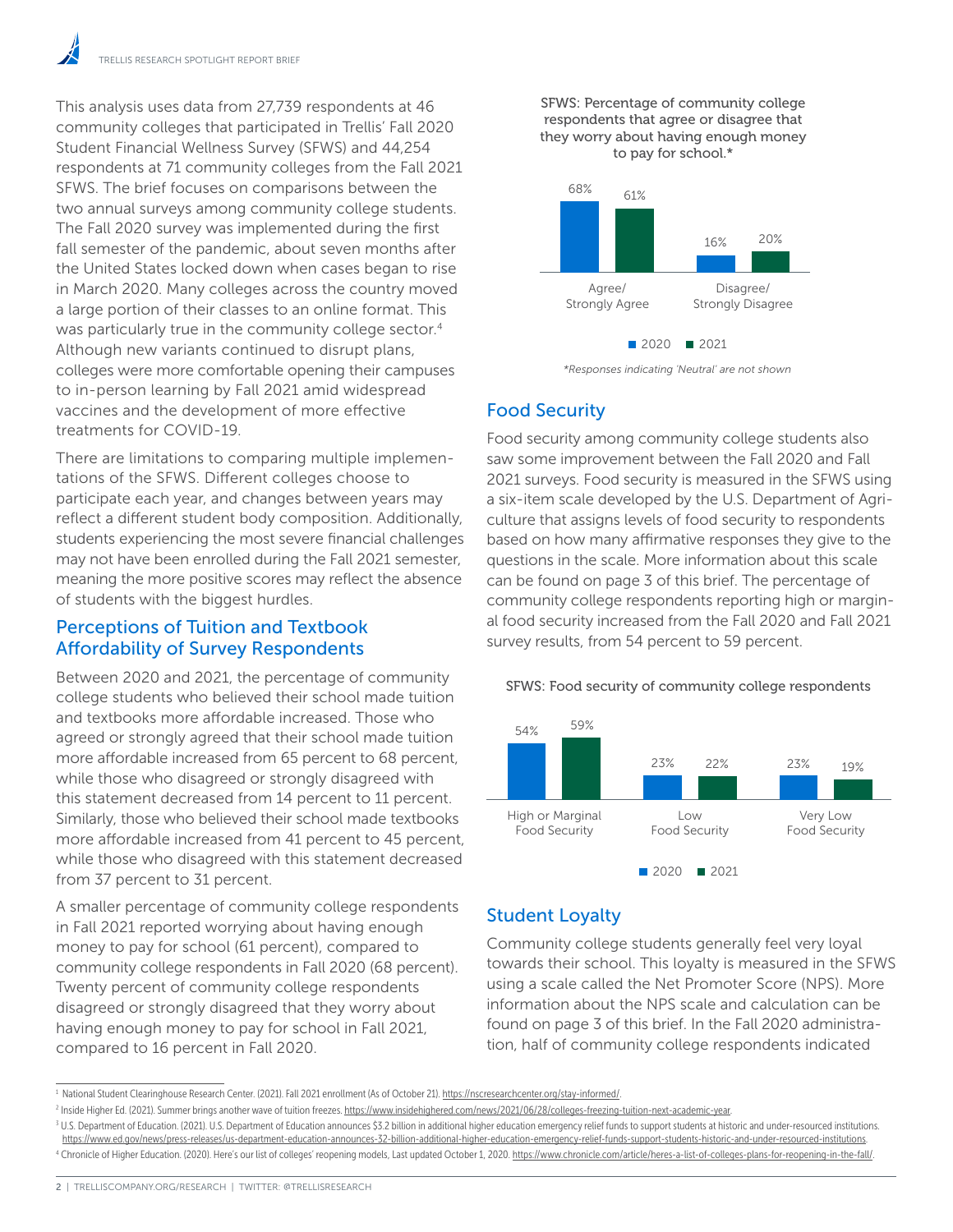they would recommend their school to a friend or family member. This increased to 56 percent in 2021, along with a decrease in the percentage of students giving low ratings (detractors) from 18 percent to 14 percent. The four-year sector has a lower average loyalty score compared to the community college sector, and saw a small decrease in loyalty between 2020 and 2021 with the NPS falling from 8.81 to 4.59.

#### Net Promoter Score

Q22: How likely is it that you would recommend your school to a friend or family member?

|                          | <b>Public 2-year</b> | <b>Public 2-year</b> |  |  |
|--------------------------|----------------------|----------------------|--|--|
|                          | 2020                 | 2021                 |  |  |
| Promoters (Score 9-10)   | 50%                  | 56%                  |  |  |
| Passives (Score 7-8)     | 32%                  | 30%                  |  |  |
| Detractors (Score 0-6)   | 18%                  | 14%                  |  |  |
| Net Promoter Score (NPS) | 3274                 | 41.16                |  |  |
|                          | $n = 26,566$         | n=42.199             |  |  |

# Conclusion

Results from the Fall 2021 survey of community college students showed some positive signs compared to the Fall 2020 survey on the topics of perceptions of affordability of tuition and textbooks, worrying about paying for school, food insecurity, and overall loyalty. However, while there was improvement in these areas, there were still many students who were worried about their finances and had faced food insecurity. To better assist these students, resources like on-campus food pantries should be widely advertised, highly accessible, and stigma free. Emergency aid funds can also provide quick, direct assistance to students who find themselves in a financial bind that may negatively impact their enrollment. Providing students with needed support will help them continue to stay enrolled and graduate.

### **Measures**

To better understand the experiences of survey takers, scales measuring school loyalty and food security were included in the instrument in Fall 2020 and Fall 2021.

#### Student Loyalty

To measure how loyal students feel toward their school, Trellis collected the information with a scale that allows

a Net Promoter Score (NPS) to be calculated for Project Success Schools. NPS is a method, grounded in extensive research, to benchmark customer satisfaction ratings across different services, businesses, and products. NPS uses a 0-10 scale. Those respondents who score 9-10 are promoters, 7-8 are passives, and 0-6 are detractors. %Promoters - %Detractors = NPS. A positive NPS (>0) is generally considered good, with highest performers usually between 50 and 80.

#### Food Security

To measure food security within the prior 30 days, a short-form, six-question scale designed by the United

| Table 1. Net Promoter Question                                                         |  |  |  |  |  |  |  |  |  |                                                                                                     |  |
|----------------------------------------------------------------------------------------|--|--|--|--|--|--|--|--|--|-----------------------------------------------------------------------------------------------------|--|
| How likely is it that you would recommend your school to a<br>friend or family member? |  |  |  |  |  |  |  |  |  |                                                                                                     |  |
|                                                                                        |  |  |  |  |  |  |  |  |  | $\Box$ 0 $\Box$ 1 $\Box$ 2 $\Box$ 3 $\Box$ 4 $\Box$ 5 $\Box$ 6 $\Box$ 7 $\Box$ 8 $\Box$ 9 $\Box$ 10 |  |
| <b>Extremely Likely</b><br>Not at all Likely                                           |  |  |  |  |  |  |  |  |  |                                                                                                     |  |

States Department of Agriculture (USDA) was utilized. This short-form scale has been shown to identify food-insecure individuals and households with high sensitivity and specificity, and minimal bias.<sup>5</sup> USDA methodology assigns levels of food security to individuals based on how many affirmative responses they give to certain questions. Under the short-form survey, individuals who give 2-4 affirmative responses have "low food security" and individuals who give 5-6 affirmative responses have "very low food security"; both are considered "food insecure." Respondents with 0-1 affirmative responses are characterized as having "high or marginal food security" or food secure.

#### Table 1. USDA 30-Day (Short-Form) Food Security Scale

The food that I bought just didn't last and I didn't have money to get more (Often, Sometimes, Never True)

I couldn't afford to eat balanced meals (Often, Sometimes, Never True)

In the last 30 days, did you ever cut the size of your meals or skip meals because there wasn't enough money for food? (Yes, No)

[If answered Yes to previous question] How many days did this happen?

In the last 30 days, did you ever eat less than you felt you should because there wasn't enough money for food? (Yes, No)

In the last 30 days, were you ever hungry but didn't eat because there wasn't enough food? (Yes, No)

<sup>5</sup> United States Department of Agriculture (USDA). (2021). What is food security? <https://www.ers.usda.gov/topics/food-nutrition-assistance/food-security-in-the-us/measurement.aspx>.